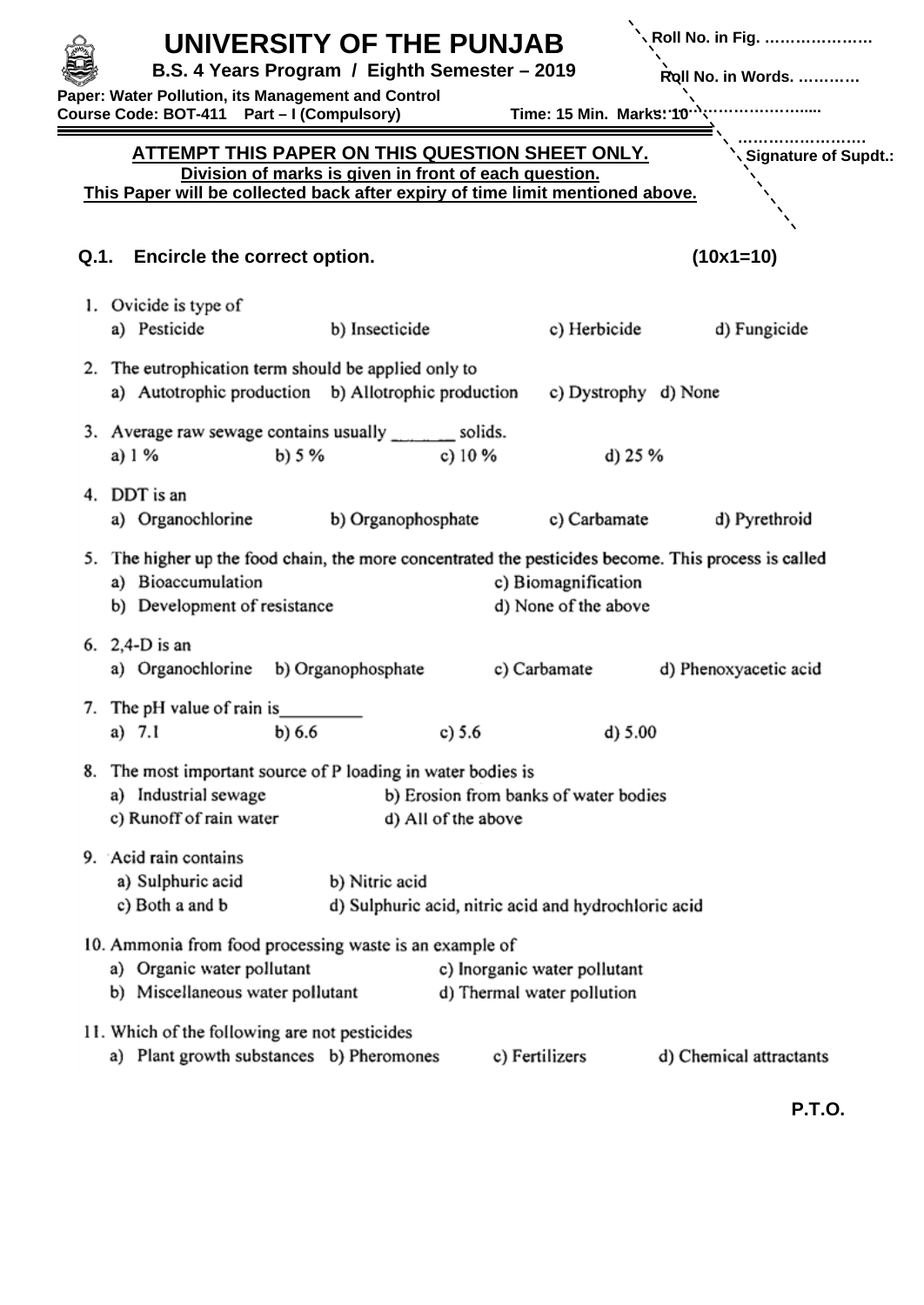| 12. Heavy metals have a specific gravity of ____________ times greater than that of water.<br>a) $2-3$                                                                         | $b) 3-4$ | c) $4-5$ | $d) 5-6$   |  |  |  |  |
|--------------------------------------------------------------------------------------------------------------------------------------------------------------------------------|----------|----------|------------|--|--|--|--|
| 13. A pressure filter is used to clear water by removing<br>a) Turbidity b) Suspended matter c) Sand and gravel d) All of the above                                            |          |          |            |  |  |  |  |
| 14. The rate of eutrophication is usually higher in<br>a) Temperate waters b) Tropical waters c) Arid regions d) None of the above                                             |          |          |            |  |  |  |  |
| 15. The degradation of organic matter is also called ____________ due to release of hydrogen and<br>electrons.<br>a) Oxidation b) Reduction c) Dehydration d) All of the above |          |          |            |  |  |  |  |
| 16. BOD is a measure of<br>a) Eutrophication b) Organic pollution c) Metal pollution d) Oil pollution                                                                          |          |          |            |  |  |  |  |
| 17. The first synthetic pesticide was<br>a) DDE                                                                                                                                | b) DDD   | c) DDT   | $d) 2,4-D$ |  |  |  |  |
| 18. ___________________ pollution comes from multiple locations that are not easy to identify<br>b) Effluent c) Watershed d) Non-point source<br>a) Point source               |          |          |            |  |  |  |  |
| 19. The main cause of anemia in human being is the metal<br>a) Mercury b) Cadmium c) Lead<br>d) Arsenic                                                                        |          |          |            |  |  |  |  |
| 20. According to WHO, the soft water has $0$ to __________ milligram per liter as CaCO <sub>3</sub> .<br>c) $90$<br>b) $60$<br>d) $120$<br>a) 30                               |          |          |            |  |  |  |  |